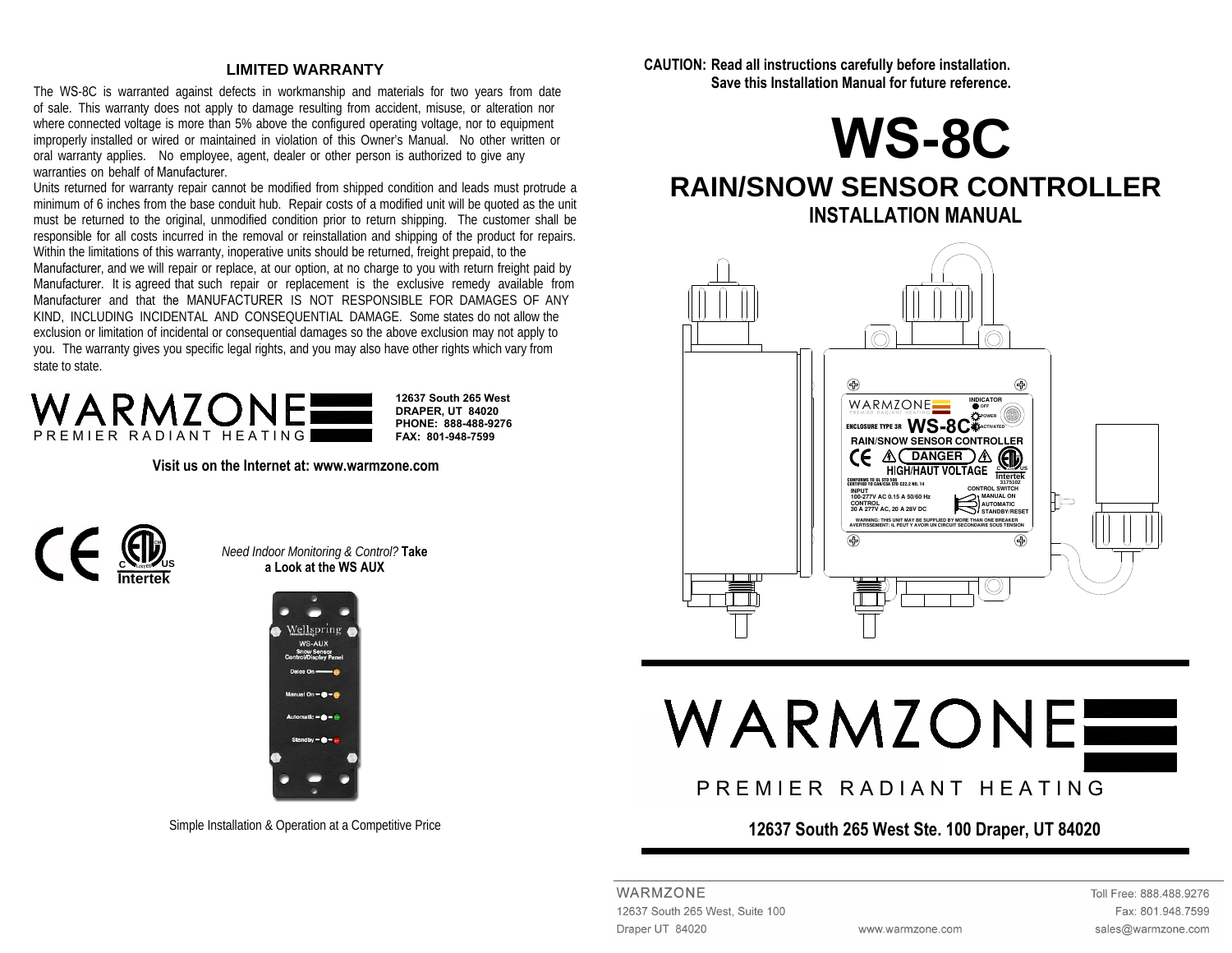- 1. **THIS UNIT SHOULD BE INSTALLED, OPENED, AND REPAIRED BY QUALIFIED PERSONNEL ONLY! CETTE UNITÉ DEVRAIT ÊTRE INSTALLÉE, OUVERTE, ET RÉPARÉE PAR LE PERSONNEL QUALIFIÉ SEULEMENT!**
- 2. To avoid shock hazard do not open the front cover with power connected to the WS-8C or any controlled equipment.

Pour éviter la décharge électrique déconnectez toute la puissance avant d'ouvrir la couverture du WS-8C.

#### **Selecting a Mounting Location for the WS-8C**

The small corded device with the interleaved grid is the remote precipitation or "moisture" sensor. The brass cylinder protruding from the bottom of the WS-8C enclosure is the temperature sensor. For reliable rain and snow detection the moisture sensor must be exposed to a clear view of the sky. Reference Page 3 "Moisture Sensor Mounting & Termination" for guidance in mounting the WS-8C moisture sensor. For proper temperature detection the WS-8C enclosure must be mounted outdoors, away from furnace vents, dryer vents, and other sources of heat. Note that, when powered, the WS-8C moisture grid will always remain hot. This is normal. This allows the sensor to continuously melt/evaporate both rain and snow from the grid. The WS-8C enclosure can be mounted by screwing the base conduit hub onto an appropriate size free-standing conduit or by using the mounting holes in each corner of the enclosure.

#### **DO NOT DRILL HOLES THROUGH THE ENCLOSURE FOR MOUNTING! NE FONT PAS LES TROUS DE FORET PAR LA BOÎTE POUR LE SUPPORT!**

This can allow water into the enclosure causing a potential shock hazard. It is recommended that a weatherproof junction box be mounted below the WS-8C for termination of the power and load pigtails to the building wiring.

#### **Use Care When Replacing the Front Cover. Do Not Pinch the Gasket or Overtighten the Screws.**



#### **ALWAYS FOLLOW LOCAL AND NATIONAL ELECTRICAL CODES TOUJOURS SUIVRE LES CODES ÉLECTRIQUES LOCAUX ET NATIONAUX**

# **General Safety Instructions External Control/Monitor Operation**

| Pin            | Color        | Function       |  |  |
|----------------|--------------|----------------|--|--|
|                | White        | GND/Common     |  |  |
| $\mathfrak{D}$ | Red          | Deice On Mon A |  |  |
| 3              | Orange       | Deice On Mon B |  |  |
| 4              | <b>Black</b> | Manual On      |  |  |
| 5              | Green        | Standby/Reset  |  |  |

The WS-8C provides external control/monitor capability. Shielded cable rated 300V or higher can be connected to TB2 to access this feature. Connecting Black (4) to White (1) will activate the "Manual On" function. Connecting Green (5) to White (1) will activate the "Standby/Reset" function. See the "Manual Override Switch Function" for a description of these modes. The

Red/Orange (2/3) leads are connected to an internal low power

monitor relay. This relay, rated at 24 VAC/VDC at 400 ma, will close with the load relay and can be used to externally monitor activation of the sensor. This terminal block is also the connection point for installing a CDP-2 interface cable.

# **Power & Activation Indicator**

A green lamp shines through a lens on the cover of the WS-8C to indicate operational status. If this lamp is **OFF** the WS-8C is not receiving power. If this lamp is steady **ON** the WS-8C is powered but is not triggered. If this lamp is **FLASHING** the WS-8C is powered on and triggered, the main relay is closed, and attached equipment should be activated. Note that, even though snow or rain may have stopped, the WS-8C indicator will continue to flash during the Delay-Off drying cycle.

# **Fine Adjustment for Efficient Operation**

The WS-8C is shipped with the TRIG TEMP and DELAY OFF adjustments in the center position, representing 39°F (3.9°C) and 60 minutes of Delay-Off time respectively. It is also set for highest SENSITIVITY. Depending on local conditions the user may find that fine adjustment of the controls may provide more satisfactory operation. If the sensor does not trigger during very wet snows the trigger temperature may need to be adjusted higher. Constant triggers from snow falling from trees or overhangs may be reduced by adjusting SENSITIVITY. The Delay-Off time can also be adjusted to provide clean melt-off without excessive running time. Fine adjustment can both save operating expense and provide more reliable operation. However, to keep reliability high, always make adjustments in small increments.

# **Moisture Grid Maintenance & Replacement**

It is recommended that the WS-8C be powered down and the moisture grid wiped clean with clear water at least once every 4 months. Heavy deposits may be removed using a non-metallic scouring pad (Scotch-Brite<sub>TM</sub> or equivalent.) However, after a number of years, the corrosive elements left behind when water is evaporated out of the moisture grid will eventually damage the grid rings. The moisture grid can be easily replaced by ordering and installing a new MG-3 "Moisture Grid Assembly". Reference the **"Moisture Sensor Mounting & Termination"** section for information on replacing the moisture grid.

# **Preseason Snow Detection Testing**

It is always a good idea to test the operation of the WS-8C prior to the winter season. Procure some clean water and, if the outdoor temperature is above the trigger point, a can of spray component cooler (Radio Shack Part #64-4321 or equivalent.) Clean the moisture grid following the procedure outlined above and allow it to dry. Apply power to the WS-8C, drip some of the water onto the moisture grid, then, if the temperature is above the trigger point, spray the temperature sensor protruding from the base of the enclosure with the component cooler. Once the temperature sensor has reached the trigger point with water still present on the grid the WS-8C will activate. The user should hear the internal control relay close. The lamp will blink. Proper operation has been confirmed. Allow the grid to dry completely. To clear the Delay-Off timer place the override switch into "Standby/Reset", and then back to the "Automatic" position.

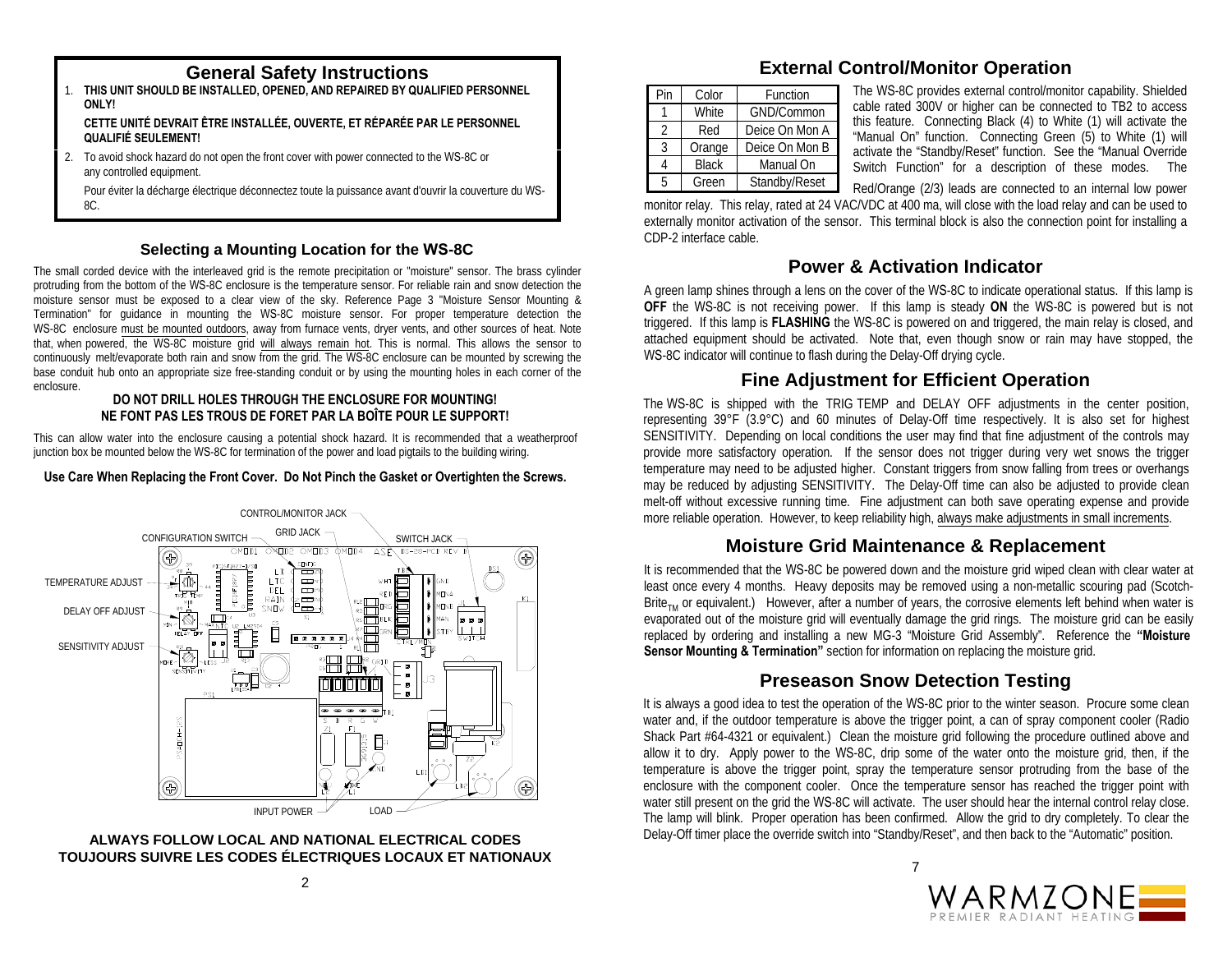

**240VAC In, 240VAC Load, Heat Cable or Similar** 



**240VAC In, Dry Contact for Boiler/Circulation Pump** 

These are just some of the possible wiring schemes that can be used to connect the WS-8C to your load for control. Remember, these are only suggestions. **You should always consult a qualified electrician or inspector to assure conformance with applicable local and national electrical codes!**

#### **Moisture Sensor Mounting & Termination**



**The WS-8C enclosure and moisture sensor must be mounted outdoors.** The remote WS-8C moisture sensor may be mounted in a number of ways depending on the application. The unit operates at low voltage and can withstand immersion in water. For roof and gutter deicing applications the sensor head may be mounted in the gutter against the fascia board with a 1" "C"-style conduit clamp. Allow part of the sensor grid to be exposed to snowfall. This allows the sensor to initially trigger when snow starts falling and remain triggered as long as the roof/gutter heater continues to drip melted snow buildup from the roof edge when temperatures are below freezing. Detection can also be achieved by installing the sensor head

> SENSORMOUNTING PLATE1" CONDUITCLAMP

near the top of the downspout using a 1" conduit hanger DOWNSPOUT

and mounting plate. As water is melted in the gutter it will run down the downspout, hitting and retriggering the sensor.

Ten feet of cable is pre-terminated to the sensor head. This cable may be shortened on the controller end as required. **Do not add additional cable to the interface.** Erratic operation may result. Strip the outer insulation and shield from the cable and terminate each conductor following the color code printed on the circuit board. The bare drain wire should be installed into the terminal marked "S" for Shield. Two cable ties are also included. Wrap these ties securely around the cable in the enclosure to provide additional strain relief between the flexible enclosure gland and the free end of the cable.

# **Setting the Configuration Switches and Adjustments**

The following paragraphs and table outline the operating modes for the WS-8C and explain the functions of the adjustments. Trigger temp (**TT**) is adjustable from 34°F-44°F (1°C-6°C) using the TRIG TEMP control. When ambient air temperature (**AT**) is below this setting precipitation is assumed to be snow. When above this setting, precipitation is assumed to be rain.



୲୭

The DEL configuration switch activates the Delay-Off drying cycle timer on the WS-The DEL configuration switch activates the Delay-Off drying cycle timer on the WS-<br>8C. The timer allows the WS-8C to continue to operate and dry the heated surface through



MID once precipitation has stopped. The drying cycle reduces the chance of  $R9 \perp$ moisture left behind refreezing into ice. This timer is restarted by each sensor trigger. Therefore, the WS-8C will continue to operate as long as it is triggered, then for the Delay-Off period once the trigger clears. All "sensor" modes (DEL Off) provide a 2 minute Delay-Off time. When in "controller" mode (DEL On) the Long Delay (LD) configuration switch determines the time span of the drying cycle. The Delay-Off time can be adjusted from 30-

90 minutes (LD Off) or 2-6 hours (LD On) using the DELAY OFF control.